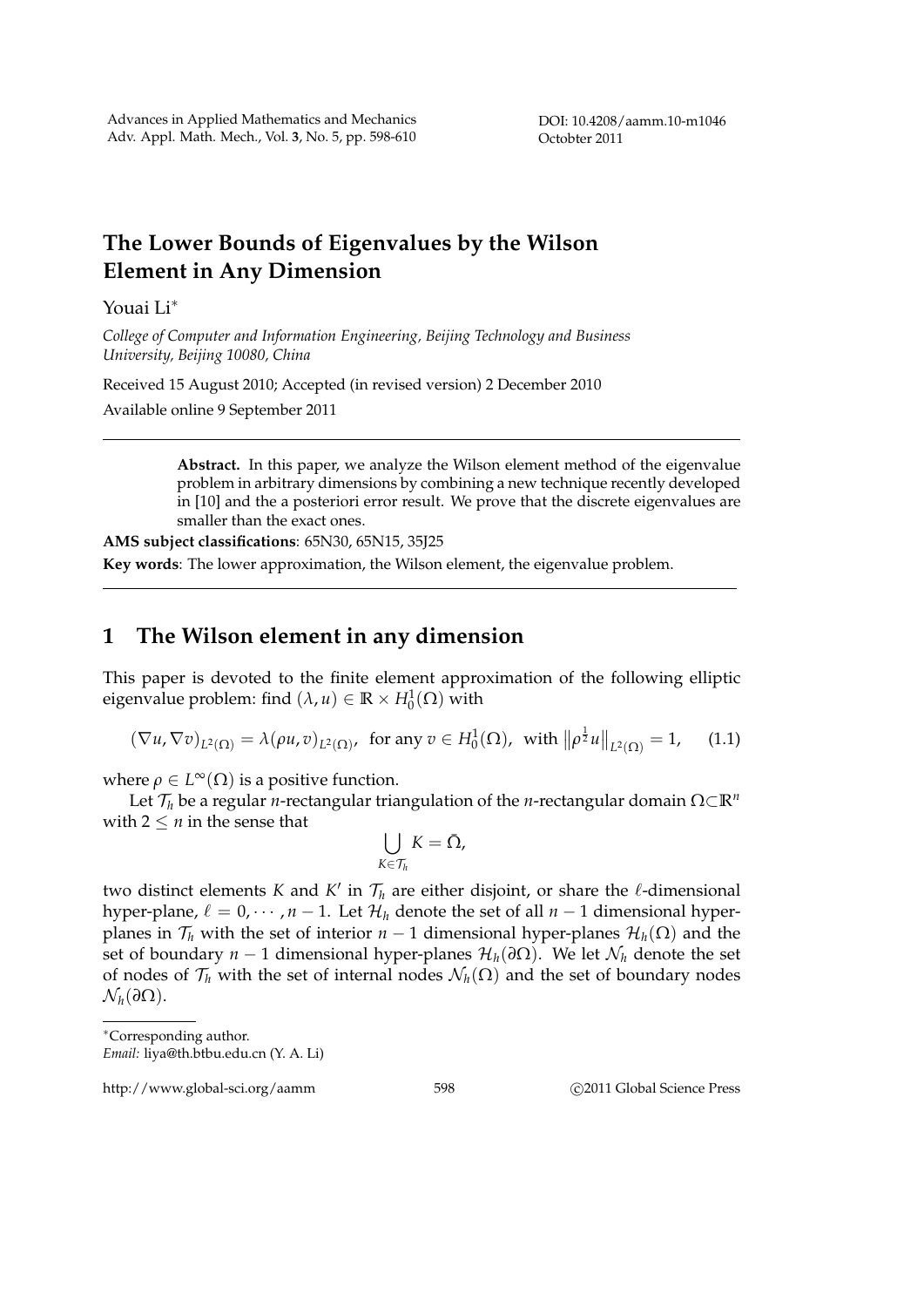For each  $K \in \mathcal{T}_h$ , we introduce the following affine invertible transformation

$$
F_K: \ \hat{K} \to K, \ \ x_i = h_{x_i,K} \xi_i + x_i^0,
$$

with the center  $(x_1^0, x_2^0, \dots, x_n^0)$  and the lengths  $2h_{x_i,K}$  of *K* in the directions of the  $x_i$ axis, and the reference element  $\hat{K} = [-1,1]^n$ . In this paper, we only consider the uniform mesh with  $h_{x_i} = h_{x_i,K}$  for any  $K \in \mathcal{T}_h$ . In addition, we set  $h = \max_{1 \leq i \leq n} h_{x_i}$ .

Denote by  $Q_{nD}(\hat{K})$  the nonconforming Wilson element space [17] on the reference element defined by

$$
Q_{nD}(\hat{K}) = Q_1(\hat{K}) + \text{span}\left\{\xi_1^2 - 1, \xi_2^2 - 1, \cdots, \xi_n^2 - 1\right\},\tag{1.2}
$$

where  $Q_1(\hat{K})$  is the space of polynomials of degree  $\leq 1$  in each variable. The nonconforming Wilson element space  $V_h^{nc}$  is then defined as

$$
V_h^{nc} := \left\{ v \in L^2(\Omega) : \ v|_K \circ F_K \in Q_{nD}(\hat{K}) \text{ for each } K \in \mathcal{T}_h, \ v \text{ is continuous} \right\}
$$

at the internal nodes, and vanishes at the boundary nodes $\}$ .

Define the discrete semi-norm on  $V_h^{nc}$  by

$$
|v|_h^2 = \sum_{K \in \mathcal{T}_h} ||\nabla v||_{L^2(K)}^2.
$$

By the Poincare inequality, we have  $|\cdot|_h$  as a norm on  $V_h^{nc}$ . The finite element approximation of Problem (1.1) reads: find  $(\lambda_h, u_h) \in \mathbb{R} \times V_h^{nc}$ , such that

$$
(\nabla_h u_h, \nabla_h v_h)_{L^2(\Omega)} = \lambda_h (\rho u_h, v_h)_{L^2(\Omega)}, \text{ for any } v_h \in V_h^{nc}, \text{ with } \left\| \rho^{\frac{1}{2}} u_h \right\|_{L^2(\Omega)} = 1. \tag{1.3}
$$

The purpose of this paper is to analyze the lower approximation property of eigenvalues produced in (1.3). By combining the method based on the identity from [1,11] and the technique developed for the Adini element in a recent paper [10], we prove that the discrete eigenvalues are smaller than the exact ones when the meshsize *h* is small enough. Compared to the result of [19] only for the three dimensions, the novelties of the paper are of twofold: It analyzes the Wilson element in any dimension [17]; it is able to weaken the regularity condition on the eigenfunction.

The rest of the paper is organized as follows. In the following section, we prove the main result of this paper, ie., the discrete eigenvalues produced by the Wilson element are smaller than the exact ones. Some proof details are presented in Section 3.

## **2 Lower approximations of eigenvalues**

We show that the approximate eigenvalues are smaller than the exact ones in this section. We first define the canonical interpolation. Let

$$
a_i=(\xi_{1i},\xi_{2i},\cdots,\xi_{ni}),\qquad i=1,\cdots,2^n,
$$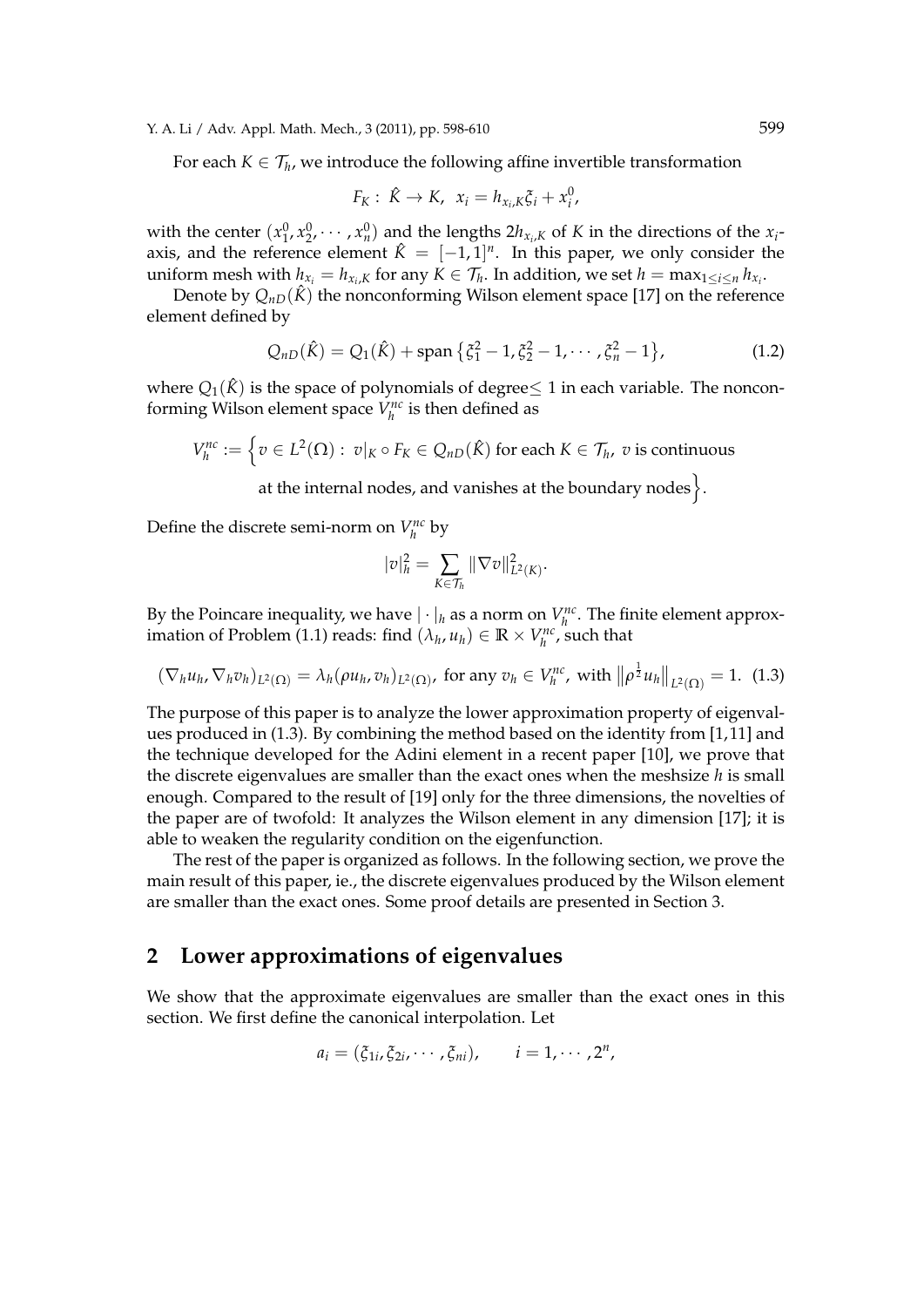denote the vertexes of the *n*-square  $[-1, 1]^n$ . Given  $v \in H^2(K)$ , the interpolation  $\Pi_K v$ is defined by

$$
\Pi_K v = \frac{1}{2^n} \sum_{j=1}^{2^n} \prod_{k=1}^n v(P_j)(1 + \xi_{kj} \xi_k) \circ F_K^{-1} + \sum_{k=1}^n \frac{h_{x_k,K}^2}{2} \Pi_K^0 \frac{\partial^2 v}{\partial x_k^2} (\xi_k^2 - 1) \circ F_K^{-1}, \tag{2.1}
$$

where  $P_j$ ,  $j = 1, \cdots, 2^n$ , denote the vertexes of *K*, and  $\Pi_K^0 w$  denotes the integral average of *w* over *K*.

Given  $v \in H_0^1(\Omega) \cap H^2(\Omega)$ , the interpolation  $v_I \in V_h^{nc}$  is defined by

$$
v_I|_K = \Pi_K v|_K, \text{ for any } K \in \mathcal{T}_h. \tag{2.2}
$$

For this interpolation, we have the following error estimate:

**Lemma 2.1.** *Let*  $v \in H^{2+s}(K)$  *with*  $0 < s \leq 1$ *. Then* 

$$
||v - \Pi_K v||_{L^2(K)} + h||\nabla (v - \Pi_K v)||_{L^2(K)} \lesssim h^{2+s}|v|_{H^{2+s}(K)}.
$$
 (2.3)

We will make use of error estimates for the approximation of eigenvalue problems by the Wilson element method. These estimates follow from the general theory obtained in [2, 3, 7] and the properties of the Wilson element [16–18]. In particular, it is known that

$$
|u - u_h|_h \lesssim h \quad \text{and} \quad \|u - u_h\|_{L^2(\Omega)} \lesssim h^2,\tag{2.4}
$$

provided that the eigenfunction  $u \in H^2(\Omega)$ .

**Theorem 2.1.** Let  $(\lambda, u)$  and  $(\lambda_h, u_h)$  be the solutions of problems (1.1) and (1.3), respectively, *and the term T<sup>P</sup> >* 0 *be defined as in* (3.36) *in the next section. Assume that*

$$
h^2 \lesssim |u - u_h|_h^2 + T_P \quad \text{and} \quad u \in H_0^1(\Omega) \cap H^{2+s}(\Omega),
$$

*with*  $0 < s \leq 1$ *. Then,* 

$$
\lambda_h \le \lambda,\tag{2.5}
$$

*provided that h is small enough.*

*Proof.* We shall follow the idea of [1, 11] to use some identity for the error of the eigenvalue. Such an identity can be actually found in [1, 11, 20]. We derive it herein only for readers' convenience. By the eigenvalue problem (1.1) and the discrete eigenvalue problem (1.3), we derive as

$$
\lambda + \lambda_h = |u|_h^2 + |u_h|_h^2 = |u - u_h|_h^2 + 2(\nabla u, \nabla_h u_h)_{L^2(\Omega)}
$$
  
= 
$$
|u - u_h|_h^2 + 2(\nabla_h u_I, \nabla_h u_h)_{L^2(\Omega)} + 2(\nabla_h (u - u_I), \nabla_h u_h)_{L^2(\Omega)}
$$
  
= 
$$
|u - u_h|_h^2 + 2\lambda_h (\rho u_I, u_h)_{L^2(\Omega)} + 2(\nabla_h (u - u_I), \nabla_h u_h)_{L^2(\Omega)}.
$$
 (2.6)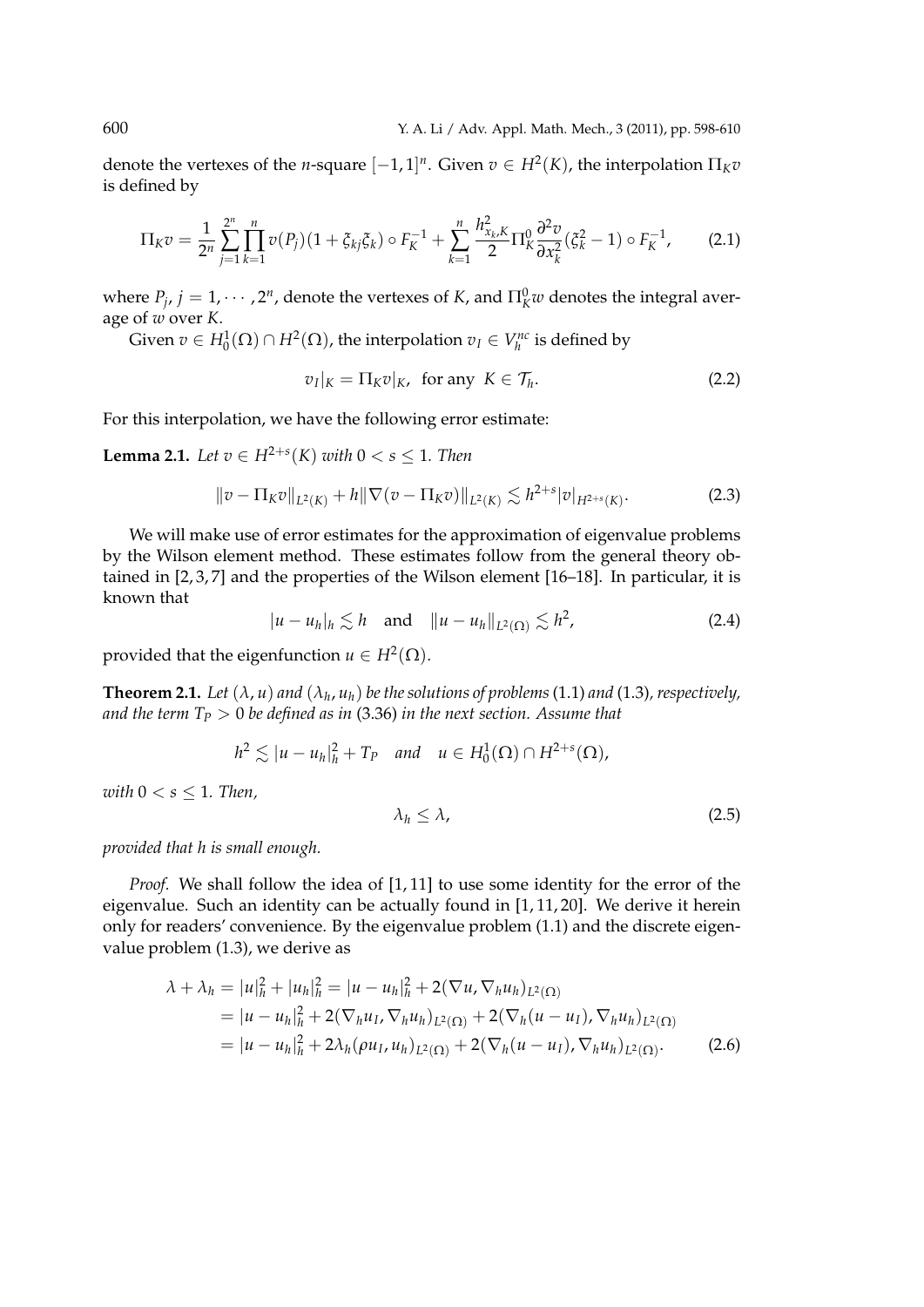This leads to

$$
\lambda - \lambda_h = |u - u_h|_h^2 + 2\lambda_h (\rho(u_I - u_h), u_h)_{L^2(\Omega)} + 2(\nabla_h (u - u_I), \nabla_h u_h)_{L^2(\Omega)}
$$
  
\n
$$
= |u - u_h|_h^2 - \lambda_h (\rho(u_I - u_h), u_I - u_h)_{L^2(\Omega)}
$$
  
\n
$$
+ \lambda_h (\rho(u_I - u_h), u_I + u_h)_{L^2(\Omega)} + 2(\nabla_h (u - u_I), \nabla_h u_h)_{L^2(\Omega)}
$$
  
\n
$$
= |u - u_h|_h^2 - \lambda_h (\rho(u_I - u_h), u_I - u_h)_{L^2(\Omega)}
$$
  
\n
$$
+ \lambda_h (||\rho^{\frac{1}{2}} u_I||_{L^2(\Omega)}^2 - ||\rho^{\frac{1}{2}} u||_{L^2(\Omega)}^2) + 2(\nabla_h (u - u_I), \nabla_h u_h)_{L^2(\Omega)}.
$$
 (2.7)

By the error estimates of the interpolation  $u_I$  and the finite element solution  $u_h$  of the eigenfunction *u* in (2.3) and (2.4), respectively, we can bound the second and third terms as following

$$
\left(\rho(u_I-u_h),u_I-u_h\right)\lesssim h^4,\tag{2.8a}
$$

$$
\left| \|\rho^{\frac{1}{2}}u_I\|^2_{L^2(\Omega)} - \|\rho^{\frac{1}{2}}u\|^2_{L^2(\Omega)} \right| \lesssim h^{2+s}.
$$
 (2.8b)

The fourth term will be analyzed in the next section, see (3.36), where it will be proved that

$$
2(\nabla_h(u - u_I), \nabla_h u_h)_{L^2(\Omega)} = T_p + \mathcal{O}(h^{2+s}), \text{ with } T_p > 0.
$$
 (2.9)

Under the assumption

$$
h^2 \lesssim |u-u_h|_h^2,
$$

we conclude that  $\lambda_h \leq \lambda$  when the meshsize *h* is small enough.

3 Expansion of 
$$
(\nabla_h(u - u_I), \nabla_h u_h)_{L^2(\Omega)}
$$

In this section, we shall analyze the key term  $(\nabla_h(u - u_I), \nabla_h u_h)_{L^2(\Omega)}$ . We will use the idea that combines the technique developed in [10] herein and the a posteriori error result from [12].

For simplicity of presentation and notation, we only analyze the case  $n = 3$ . We need some further notation of the mesh. Given any face  $f \in \mathcal{F}_h(\Omega)$  with the diameter *h*<sub>*f*</sub> we assign one fixed unit normal  $v := (v_1, v_2, v_3)$ . For *f* on the boundary we choose *ν* as the unit outward normal to  $Ω$ . Once *ν* has been fixed on *f*, in relation to *ν* one defines the elements  $K_-\in\mathcal{T}_h$  and  $K_+\in\mathcal{T}_h$ , with  $f=K_+\cap K_-.$  Given  $f\in\mathcal{F}_h(\Omega)$  and some  $\mathbb{R}^d$ -valued function  $v$  defined in Ω, with  $d = 1, 2$ , we denote by

$$
[v] := (v|_{K_+})|_f - (v|_{K_-})|_f,
$$

the jump, and

$$
\{v\} = \frac{1}{2}((v|_{K_+})|_f + (v|_{K_-})|_f),
$$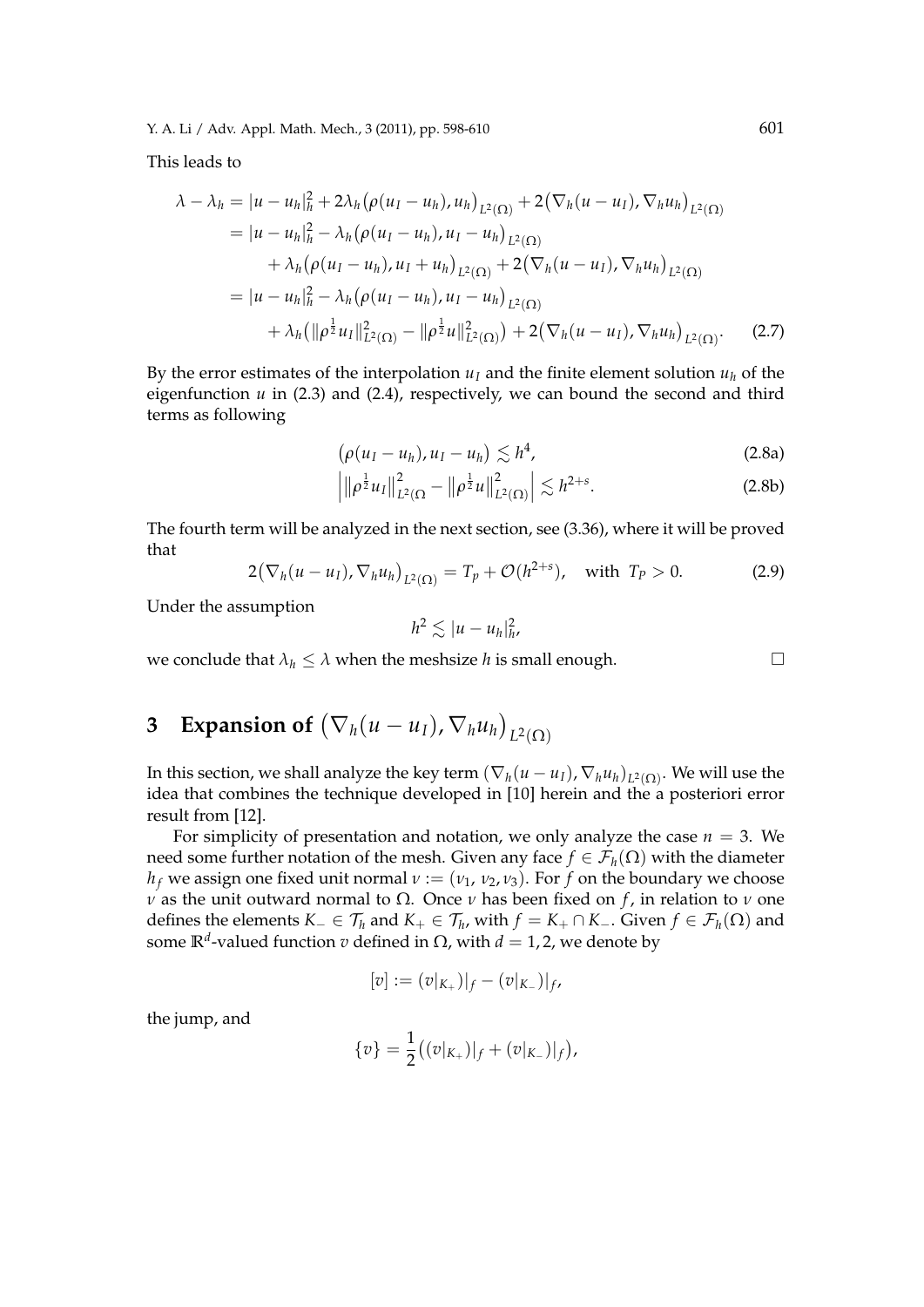the average of *v* across *f* . In addition, we let

$$
\omega_f = K_+ \cup K_-.
$$

Integrating by parts yields

$$
\begin{split}\n& (\nabla_h (u - u_I), \nabla_h u_h)_{L^2(\Omega)} \\
&= -(u - u_I, \text{div}_h \nabla_h u_h)_{L^2(\Omega)} + \sum_{k \in T_h} \int_{\partial K} (u - u_I) \frac{\partial u_h}{\partial v} df \\
&= -(u - u_I, \text{div}_h \nabla_h u_h)_{L^2(\Omega)} + \sum_{f \in \mathcal{F}_h(\Omega)} \int_f \{u - u_I\} \left[ \frac{\partial u_h}{\partial v} \right] df \\
&+ \sum_{f \in \mathcal{F}_h(\Omega)} \int_f [u - u_I] \left\{ \frac{\partial u_h}{\partial v} \right\} df + \sum_{f \in \mathcal{F}_h(\partial \Omega)} \int_f (u - u_I) \frac{\partial u_h}{\partial v} df \\
&= I_1 + I_2 + I_3 + I_4,\n\end{split} \tag{3.1}
$$

where div*<sup>h</sup>* is the elementwise defined divergence operator. We shall analyze the four terms on the right-hand side of (3.1) one by one.

#### **3.1 The estimates of the first two terms**

It follows from the error estimate of the interpolation in (2.3) that

$$
|I_1| \leq ||u - u_I||_{L^2(\Omega)} ||\text{div}_h \nabla_h u_h||_{L^2(\Omega)} \lesssim h^{2+s} |u|_{H^{2+s}(\Omega)}^2,
$$
\n(3.2)

where we use the fact that

$$
\|\operatorname{div}_h \nabla_h u_h\|_{L^2(\Omega)} \lesssim |u|_{H^2(\Omega)}.
$$

To analyze the second term *I*2, we need the following result from a posteriori error analysis of the nonconforming element method for the eigenvalue problem [12].

$$
\sum_{f \in \mathcal{F}_h(\Omega)} h_f \left\| \left[ \frac{\partial u_h}{\partial \nu} \right] \right\|_{L^2(f)}^2 \lesssim |u - u_h|_h^2. \tag{3.3}
$$

Then, we use, the Cauchy-Schwarz inequality, the trace theorem, the error estimate of  $u_I$  in (2.3), and the error estimate of  $u_h$  in (2.4) to derive as

$$
|I_{2}| = \Big| \sum_{f \in \mathcal{F}_{h}(\Omega)} \int_{f} \{u - u_{I}\} \Big[ \frac{\partial u_{h}}{\partial v} \Big] df \Big| \lesssim \sum_{f \in \mathcal{F}_{h}(\Omega)} \Big| \Big| \{u - u_{I}\} \Big| \Big|_{L^{2}(f)} \Big| \Big[ \frac{\partial u_{h}}{\partial v} \Big] \Big| \Big|_{L^{2}(f)}
$$
  
\n
$$
\lesssim \sum_{f \in \mathcal{F}_{h}(\Omega)} \Big( h^{-\frac{1}{2}} \|u - u_{I}\|_{L^{2}(\omega_{f})} + h^{\frac{1}{2}} \|\nabla_{h}(u - u_{I})\|_{L^{2}(\omega_{f})} \Big) \Big| \Big[ \frac{\partial u_{h}}{\partial v} \Big] \Big| \Big|_{L^{2}(f)}
$$
  
\n
$$
\lesssim \sum_{f \in \mathcal{F}_{h}(\Omega)} h^{1+s+\frac{1}{2}} |u|_{H^{2+s}(\omega_{f})} \Big| \Big[ \frac{\partial u_{h}}{\partial v} \Big] \Big| \Big|_{L^{2}(f)}
$$
  
\n
$$
\lesssim \Big( \sum_{f \in \mathcal{F}_{h}(\Omega)} h^{2+2s} |u|_{H^{2+s}(\omega_{f})}^{2} \Big)^{\frac{1}{2}} \Big( \sum_{f \in \mathcal{F}_{h}(\Omega)} h \Big| \Big[ \frac{\partial u_{h}}{\partial v} \Big] \Big| \Big|_{L^{2}(f)}^{2} \Big)^{\frac{1}{2}}
$$
  
\n
$$
\lesssim h^{1+s} |u|_{H^{2+s}(\Omega)} \| \nabla_{h}(u - u_{h}) \|_{L^{2}(\Omega)} \lesssim h^{2+s} |u|_{H^{2+s}(\Omega)}^{2}.
$$
\n(3.4)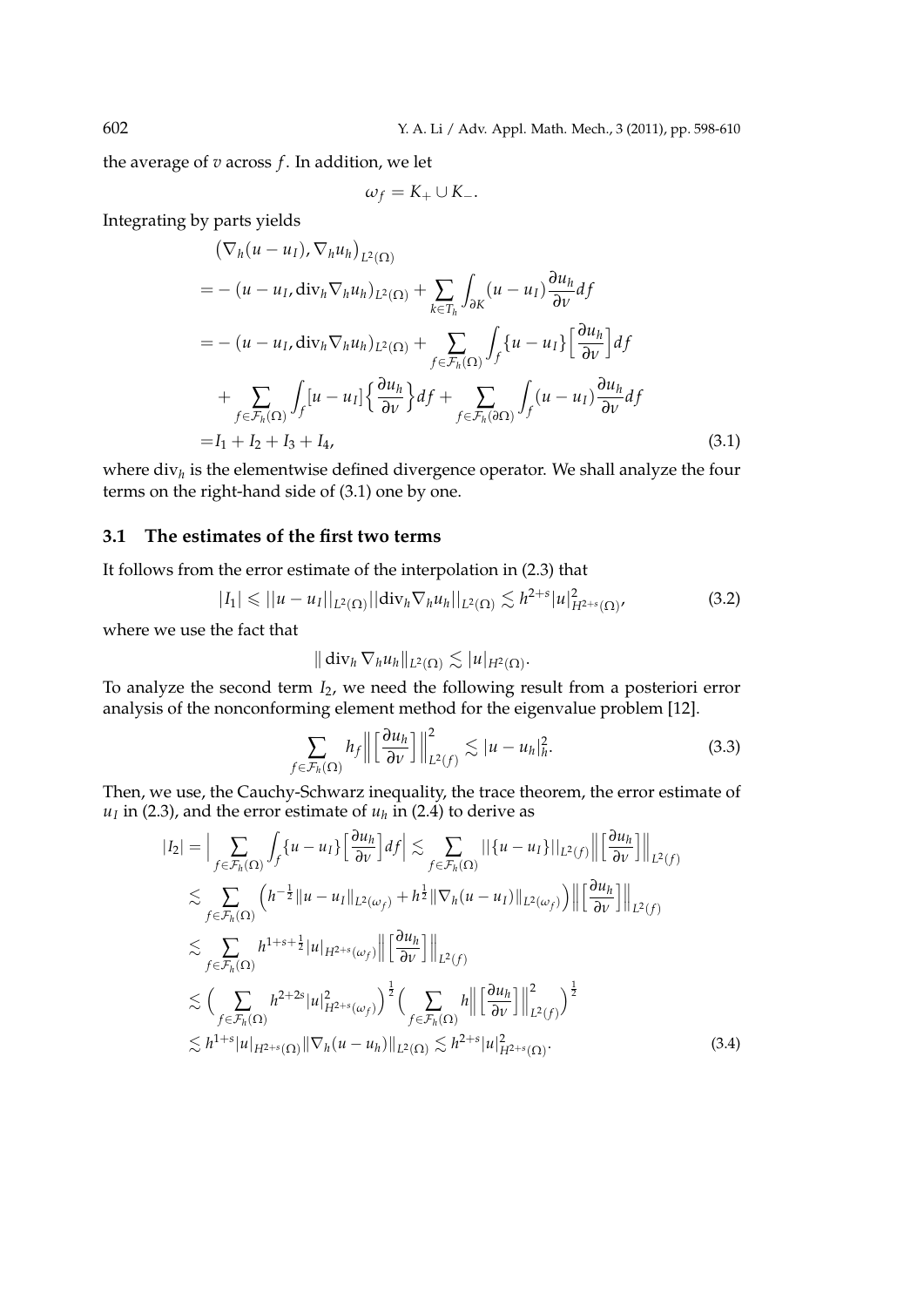#### **3.2 The expansion of the third term**

We let  $\mathcal{F}_X(\Omega)$  denote the set of internal faces that is perpendicular to the *x*-axis,  $\mathcal{F}_Y(\Omega)$ the set of internal faces that is perpendicular to the *Y*-axis, and  $\mathcal{F}_Z(\Omega)$  the set of internal faces that is perpendicular to the *Z*-axis. Then, we have the following decomposition for the term  $I_3$  in  $(3.1)$ 

$$
I_3 = \sum_{f \in \mathcal{F}_X(\Omega)} \int_f [u - u_I] \left\{ \frac{\partial u_h}{\partial v} \right\} df + \sum_{f \in \mathcal{F}_Y(\Omega)} \int_f [u - u_I] \left\{ \frac{\partial u_h}{\partial v} \right\} df + \sum_{f \in \mathcal{F}_Z(\Omega)} \int_f [u - u_I] \left\{ \frac{\partial u_h}{\partial v} \right\} df.
$$
\n(3.5)

Since the expansions of the three terms on the right-hand side of (3.5) are similar, we only study the first term. Given  $f \in \mathcal{F}_X(\Omega)$  with  $f = K_1 \cap K_2$ , let  $(x_{0,K_1}, y_0, z_0)$  and  $(x_{0,K_2}, y_0, z_0)$  be the centers of  $K_1$  and  $K_2$ , respectively. In this case we can fix the unit normal vector *ν* such that it agrees with the positive direction of the *x*-axis. Without loss of generality, we assume that  $x_{0,K_1} < x_{0,K_2}$ . Therefore, we have

$$
\int_{f} [u - u_{I}] \left\{ \frac{\partial u_{h}}{\partial v} \right\} df
$$
\n
$$
= \int_{f} ((u - u_{I})|_{K_{1}} - (u - u_{I})|_{K_{2}}) \left\{ \frac{\partial u_{h}}{\partial x} \right\} df
$$
\n
$$
= - \int_{f} (u_{I}|_{K_{1}} - u_{I}|_{K_{2}}) \left\{ \frac{\partial u_{h}}{\partial x} - \frac{\partial u}{\partial x} \right\} df - \int_{f} (u_{I}|_{K_{1}} - u_{I}|_{K_{2}}) \frac{\partial u}{\partial x} df
$$
\n
$$
= S_{1,f} + S_{2,f}.
$$
\n(3.6)

Let  $\Pi_{K_1}^0(\partial^2 u/\partial y^2)$  (resp.  $\Pi_{K_1}^0(\partial^2 u/\partial z^2)$ ) and  $\Pi_{K_2}^0(\partial^2 u/\partial y^2)$  (resp.  $\Pi_{K_2}^0(\partial^2 u/\partial z^2)$ ) denote the integral averages of *∂* <sup>2</sup>*u*/*∂y* 2 (resp. *∂* <sup>2</sup>*u*/*∂z* 2 ) on *K*<sup>1</sup> and *K*2, respectively. It follows from the definition of the interpolation  $u_I$  that only the last two terms in (2.1) are possibly discontinuous across the face *f*. Therefore, we have

$$
S_{2,f} = -\frac{1}{2} \int_{f} \left( \Pi_{K_1}^{0} \frac{\partial^2 u}{\partial y^2} - \Pi_{K_2}^{0} \frac{\partial^2 u}{\partial y^2} \right) \left( (y - y_0)^2 - h_y^2 \right) \frac{\partial u(x_m, y, z)}{\partial x} dy dz
$$
  

$$
- \frac{1}{2} \int_{f} \left( \Pi_{K_1}^{0} \frac{\partial^2 u}{\partial z^2} - \Pi_{K_2}^{0} \frac{\partial^2 u}{\partial z^2} \right) \left( (z - z_0)^2 - h_z^2 \right) \frac{\partial u(x_m, y, z)}{\partial x} dy dz
$$
  

$$
= S_{3,f} + S_{4,f}, \qquad (3.7)
$$

with  $x_m = (x_{0,K_1} + x_{0,K_2})/2$  and  $(x_m, y, z) \in f$ . Since the expansions of both terms  $S_{3,f}$ and *S*<sub>4,*f*</sub> can be done in a similar way, we only consider the former. Since the average of  $((y - y_0)^2 - h_y^2)$  over  $f$  is equal to

$$
H_0 = \frac{1}{2h_y} \int_{y_0 - h_y}^{y_0 + h_y} ((y - y_0)^2 - h_y^2) dy = \frac{1}{2h_y} \Big( \frac{1}{3} (y - y_0)^3 - h_y^2 y \Big) \Big|_{y_0 - h_y}^{y_0 + h_y} = -\frac{2}{3} h_y^2, \quad (3.8)
$$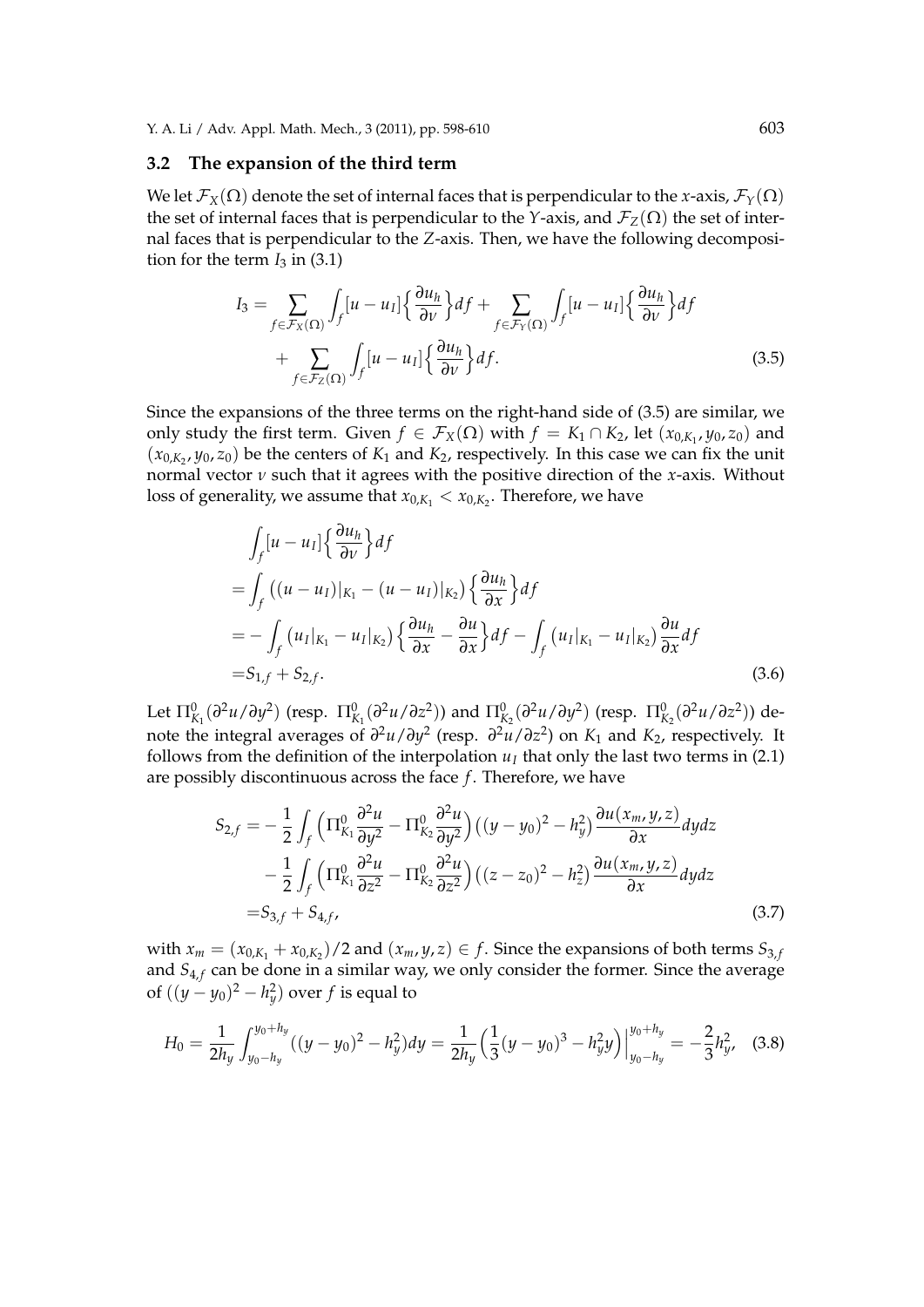we obtain the following decomposition of  $S_{3,f}$  by adding and subtracting the average *−*2*h* 2 *<sup>y</sup>*/3:

$$
S_{3,f} = -\frac{1}{2} \int_{f} \left( \Pi_{K_1}^{0} \frac{\partial^2 u}{\partial y^2} - \Pi_{K_2}^{0} \frac{\partial^2 u}{\partial y^2} \right) \left( (y - y_0)^2 - \frac{h_y^2}{3} \right) \frac{\partial u(x_m, y, z)}{\partial x} dy dz + \frac{h_y^2}{3} \int_{f} \left( \Pi_{K_1}^{0} \frac{\partial^2 u}{\partial y^2} - \Pi_{K_2}^{0} \frac{\partial^2 u}{\partial y^2} \right) \frac{\partial u(x_m, y, z)}{\partial x} dy dz = J_{1,f} + S_{5,f}.
$$
 (3.9)

In what follows we analyze the term  $S_{5,f}$ . Adding and substracting the term  $∂u(x_m, p, q)/∂x$ , we use the definitions of the projection operators  $\Pi^0_{K_1}$  and  $\Pi^0_{K_2}$  to proceed as

$$
8h_xh_yh_z \left(\Pi_{K_1}^{0} \frac{\partial^2 u}{\partial y^2} - \Pi_{K_2}^{0} \frac{\partial^2 u}{\partial y^2}\right) \frac{\partial u(x_m, y, z)}{\partial x}
$$
\n
$$
= \int_{z_0 - h_z}^{z_0 + h_z} \int_{y_0 - h_y}^{y_0 + h_y} \left( \int_{x_{0,K_1} - h_x}^{x_{0,K_1} + h_x} \frac{\partial^2 u(t, p, q)}{\partial p^2} dt - \int_{x_{0,K_2} - h_x}^{x_{0,K_2} + h_x} \frac{\partial^2 u(t, p, q)}{\partial p^2} dt \right) dp dq \frac{\partial u(x_m, y, z)}{\partial x}
$$
\n
$$
= \int_{z_0 - h_z}^{z_0 + h_z} \int_{y_0 - h_y}^{y_0 + h_y} \int_{-h_x}^{h_x} \left( \frac{\partial^2 u(x_{0,K_1} + t, p, q)}{\partial p^2} - \frac{\partial^2 u(x_{0,K_2} + t, p, q)}{\partial p^2} \right) \frac{\partial u(x_m, y, z)}{\partial x} dt dp dq
$$
\n
$$
= \int_{z_0 - h_z}^{z_0 + h_z} \int_{y_0 - h_y}^{y_0 + h_y} \int_{-h_x}^{h_x} \left( \frac{\partial^2 u(x_{0,K_1} + t, p, q)}{\partial p^2} - \frac{\partial^2 u(x_{0,K_2} + t, p, q)}{\partial p^2} \right) dx dy dq
$$
\n
$$
+ \int_{z_0 - h_z}^{z_0 + h_z} \int_{y_0 - h_y}^{y_0 + h_y} \int_{-h_x}^{h_x} \left( \frac{\partial^2 u(x_{0,K_1} + t, p, q)}{\partial x} - \frac{\partial^2 u(x_{0,K_2} + t, p, q)}{\partial p^2} \right) \frac{\partial u(x_m, p, q)}{\partial x} dt dp dq
$$
\n
$$
= 8h_xh_yh_z J_{z,f}^{t} + S_{6,f}.
$$
\n(3.10)

Integrating by parts, and adding and subtracting the term *−∂* <sup>2</sup>*u*(*x* + *t*, *p*, *q*)/*∂x∂p*, this gives

$$
S_{6,f} = -\int_{z_0 - h_z}^{z_0 + h_z} \int_{y_0 - h_y}^{y_0 + h_y} \int_{-h_x}^{h_x} \left( \frac{\partial u(x_{0,K_1} + t, p, q)}{\partial p} - \frac{\partial u(x_{0,K_2} + t, p, q)}{\partial p} \right) \frac{\partial^2 u(x_m, p, q)}{\partial p \partial x} dt d p dq + \int_{z_0 - h_z}^{z_0 + h_z} \int_{-h_x}^{h_x} \left( \frac{\partial u(x_{0,K_1} + t, p, q)}{\partial p} - \frac{\partial u(x_{0,K_2} + t, p, q)}{\partial p} \right) \frac{\partial u(x_m, p, q)}{\partial x} \Big|_{y_0 - h_y}^{y_0 + h_y} dt dq = \int_{z_0 - h_z}^{z_0 + h_z} \int_{y_0 - h_y}^{y_0 + h_y} \int_{-h_x}^{h_x} \int_{x_{0,K_1}}^{x_{0,K_2}} \frac{\partial^2 u(x + t, p, q)}{\partial x \partial p} \left( \frac{\partial^2 u(x_m, p, q)}{\partial x \partial p} - \frac{\partial^2 u(x + t, p, q)}{\partial x \partial p} \right) dx dt d p dq + \int_{z_0 - h_z}^{z_0 + h_z} \int_{-h_x}^{h_x} \left( \frac{\partial u(x_{0,K_1} + t, p, q)}{\partial p} - \frac{\partial u(x_{0,K_2} + t, p, q)}{\partial p} \right) \frac{\partial u(x_m, p, q)}{\partial x} \Big|_{y_0 - h_y}^{y_0 + h_y} dt dq + \int_{z_0 - h_z}^{z_0 + h_z} \int_{y_0 - h_y}^{y_0 + h_y} \int_{-h_x}^{h_x} \int_{x_{0,K_1}}^{x_{0,K_2}} \frac{\partial^2 u(x + t, p, q)}{\partial x \partial p} \frac{\partial^2 u(x + t, p, q)}{\partial x \partial p} dx dt d p dq = 8h_x h_y h_z(f'_{3,f} + f'_{4,f} + f'_{5,f}). \tag{3.11}
$$

Let

$$
J_{\ell,f}=\int_f J'_{\ell,f}dydz, \qquad \ell=2,\cdots,5.
$$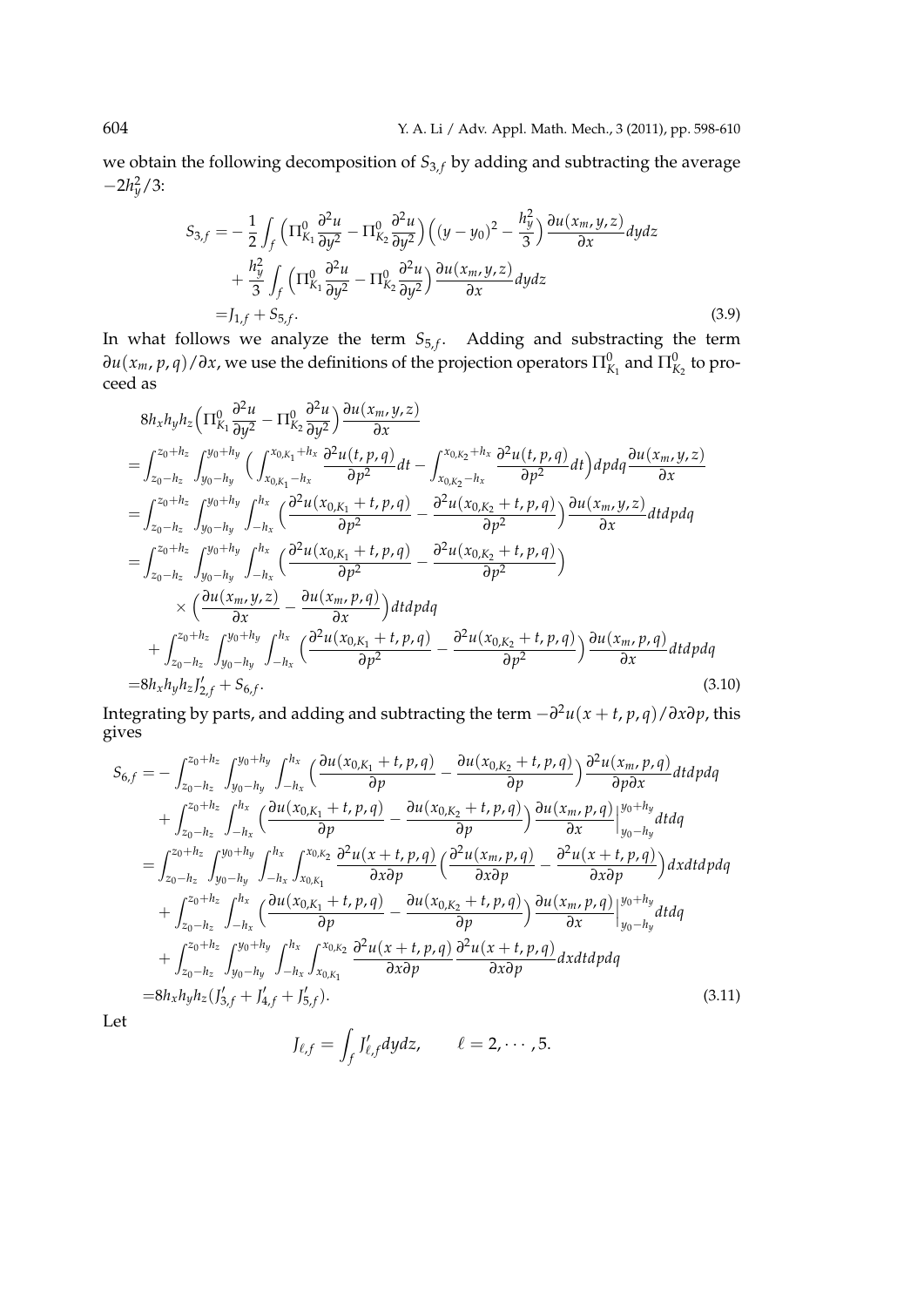Therefore, we get

$$
S_{5,f} = \frac{h_y^2}{3}(J_{2,f} + J_{3,f} + J_{4,f} + J_{5,f}).
$$
\n(3.12)

## **3.3** The estimates of  $S_{1,f}$  and  $J_{i,f}$

It follows from the trace theorem and the error estimate of the interpolation  $u_I$  in (2.3) that

$$
|S_{1,f}| = \Big| \int_f (u_I|_{K_1} - u_I|_{K_2}) \Big\{ \frac{\partial u_h}{\partial x} - \frac{\partial u}{\partial x} \Big\} dy dz \Big|
$$
  
\n
$$
\lesssim (h^{-\frac{1}{2}} \|u - u_I\|_{L^2(\omega_f)} + h^{\frac{1}{2}} \|\nabla_h (u - u_I)\|_{L^2(\omega_f)} )
$$
  
\n
$$
\times (h^{-\frac{1}{2}} \|\nabla_h (u - u_h)\|_{L^2(\omega_f)} + h^{\frac{1}{2}} \Big\| \nabla_h \Big(\frac{\partial u_h}{\partial x} - \frac{\partial u}{\partial x}\Big) \Big\|_{L^2(\omega_f)} \Big)
$$
  
\n
$$
\lesssim h^{\frac{3}{2}+s} |u|_{H^{2+s}(\omega_f)} \Big( h^{-\frac{1}{2}} \|\nabla_h (u - u_h)\|_{L^2(\omega_f)} + h^{\frac{1}{2}} \Big\| \nabla_h \Big(\frac{\partial u_h}{\partial x} - \frac{\partial u}{\partial x}\Big) \Big\|_{L^2(\omega_f)} \Big).
$$
 (3.13)

Summing over the faces in  $\mathcal{F}_X(\Omega)$  and recalling the error estimate of the finite element solution  $u_h$  in (2.4), this yields

$$
\sum_{f \in \mathcal{F}_X(\Omega)} |S_{1,f}| \lesssim h^{\frac{3}{2}+s} |u|_{H^{2+s}(\Omega)} \times \Big( \sum_{f \in \mathcal{F}_X(\Omega)} \left( h^{-\frac{1}{2}} \|\nabla_h (u - u_h)\|_{L^2(\omega_f)} \right) + h^{\frac{1}{2}} \|\nabla_h \left( \frac{\partial u_h}{\partial x} - \frac{\partial u}{\partial x} \right) \|_{L^2(\omega_f)} \Big)^2 \Big)^{\frac{1}{2}}
$$
\n
$$
\lesssim h^{2+s} |u|_{H^{2+s}(\Omega)}^2.
$$
\n(3.14)

We need to bound the terms *J*<sub>*i*, *f*</sub> defined in the previous subsection. Given  $f \in \mathcal{F}_X(\Omega)$ with  $f = K_1 \cap K_2$ , we first bound the term

$$
\Pi_{K_1}^0 \frac{\partial^2 u}{\partial y^2} - \Pi_{K_2}^0 \frac{\partial^2 u}{\partial y^2}.
$$

By the interpolation space theory [4], see, for instance, [5, Chapter 12] for applications to the finite element methods, we have

$$
8h_xh_yh_z\left|\Pi_{K_1}^0\frac{\partial^2 u}{\partial y^2} - \Pi_{K_2}^0\frac{\partial^2 u}{\partial y^2}\right|
$$
  
\n=
$$
\left|\int_{z_0-h_z}^{z_0+h_z}\int_{y_0-h_y}^{y_0+h_y}\left(\int_{x_{0,K_1}-h_x}^{x_{0,K_1}+h_x}\frac{\partial^2 u(t,p,q)}{\partial p^2}dt - \int_{x_{0,K_2}-h_x}^{x_{0,K_2}+h_x}\frac{\partial^2 u(t,p,q)}{\partial p^2}dt\right)dpdq\right|
$$
  
\n=
$$
\left|\int_{z_0-h_z}^{z_0+h_z}\int_{y_0-h_y}^{y_0+h_y}\int_{-h_x}^{h_x}\left(\frac{\partial^2 u(x_{0,K_1}+t,p,q)}{\partial p^2} - \frac{\partial^2 u(x_{0,K_2}+t,p,q)}{\partial p^2}\right)dtdpdq\right|
$$
  
\n
$$
\lesssim 8h_xh_yh_zh^{s-\frac{3}{2}}|u|_{H^{2+s}(\omega_f)}.
$$
\n(3.15)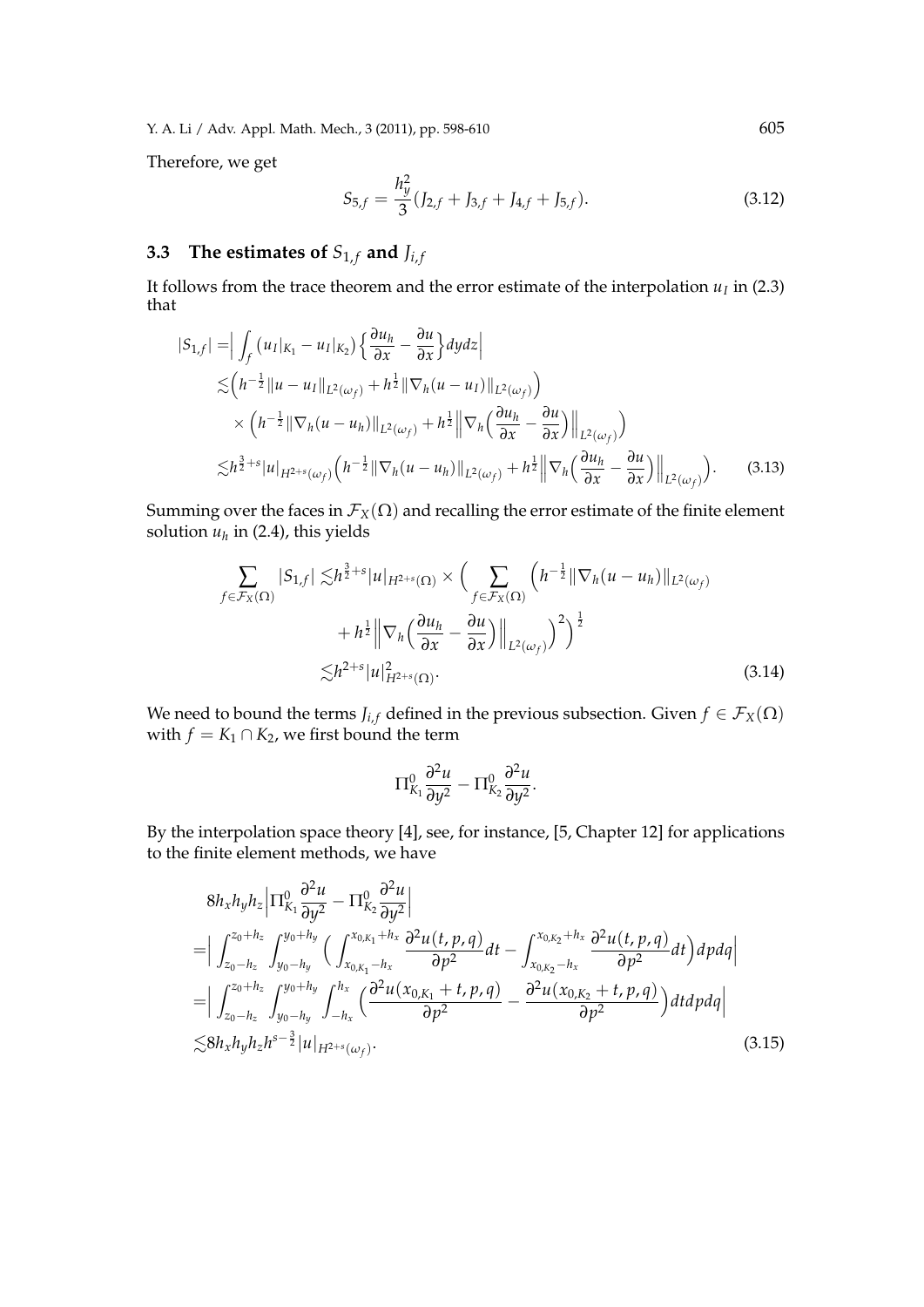Let  $\Pi_f^0 v$  denote the integral average of  $v$  on  $f$ . Since

$$
\int_{f} \Big( (y - y_{0,K_1})^2 - \frac{h_y^2}{3} \Big) df = 0,
$$

we have

$$
|J_{1,f}| = \Big| \int_{f} \Big( \Pi_{K_1}^{0} \frac{\partial^2 u}{\partial y^2} - \Pi_{K_2}^{0} \frac{\partial^2 u}{\partial y^2} \Big) \Big( (y - y_{0,K_1})^2 - \frac{h_y^2}{3} \Big) (I - \Pi_f^0) \frac{\partial u(x_m, y, z)}{\partial x} dy dz \Big|
$$
  
 
$$
\lesssim h^{2+s} |u|_{H^{2+s}(\omega_f)}^2,
$$
 (3.16)

which implies that

$$
\sum_{f \in \mathcal{F}_X(\Omega)} |J_{1,f}| \lesssim h^{2+s} |u|_{H^{2+s}(\Omega)}^2.
$$
 (3.17)

We use (3.15) and the interpolation space theory [4, 5] again to derive as

$$
|J_{2,f}| = \frac{1}{8h_xh_yh_z} \Big| \int_f \int_{z_0-h_z}^{z_0+h_z} \int_{y_0-h_y}^{y_0+h_y} \int_{-h_x}^{h_x} \Big( \frac{\partial^2 u(x_{0,K_1}+t, p, q)}{\partial p^2} - \frac{\partial^2 u(x_{0,K_2}+t, p, q)}{\partial p^2} \Big) \times \Big( \frac{\partial u(x_m, y, z)}{\partial x} - \frac{\partial u(x_m, p, q)}{\partial x} \Big) dt d\rho dq dy dz \Big| \tag{3.18}
$$

which implies that

$$
\sum_{f \in \mathcal{F}_X(\Omega)} |J_{2,f}| \lesssim h^s |u|_{H^{2+s}(\Omega)}^2.
$$
\n(3.19)

Another application of the interpolation space theory [4, 5] yields

$$
|J_{3,f}| = \frac{1}{8h_xh_yh_z} \Big| \int_f \int_{z_0 - h_z}^{z_0 + h_z} \int_{y_0 - h_y}^{y_0 + h_y} \int_{-h_x}^{h_x} \int_{x_{0,K_1}}^{x_{0,K_2}} \frac{\partial^2 u(x+t, p, q)}{\partial x \partial p} \times \Big( \frac{\partial^2 u(x_m, p, q)}{\partial x \partial p} - \frac{\partial^2 u(x+t, p, q)}{\partial x \partial p} \Big) dx dt d p dq dy dz \Big|
$$
  
  $\lesssim h^s |u|_{H^{2+s}(\omega_f)}^2,$  (3.20)

which proves that

$$
\sum_{f \in \mathcal{F}_X(\Omega)} |J_{3,f}| \lesssim h^s |u|_{H^{2+s}(\Omega)}^2.
$$
\n(3.21)

Since the terms cancel between elements and  $\frac{\partial u(x_m, p, q)}{\partial x}$  vanishes on the boundary which is perpendicular to the *y*-axis, we have

$$
\sum_{f \in \mathcal{F}_X(\Omega)} J_{4,f} = 0.
$$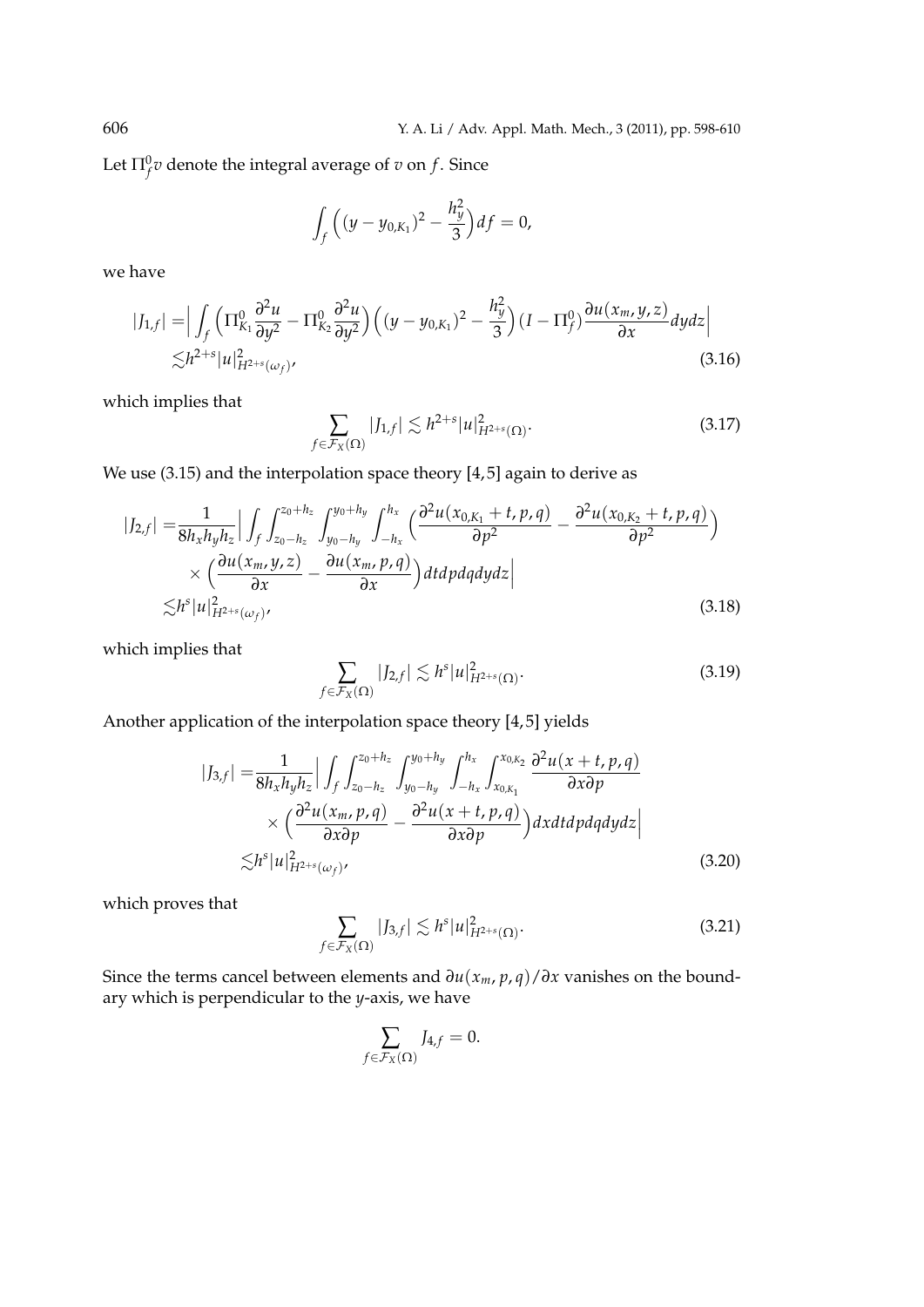Then, a summary of estimates (3.18)-(3.21) shows that

$$
\sum_{f \in \mathcal{F}_X(\Omega)} S_{3,f} = \sum_{f \in \mathcal{F}_X(\Omega)} I_{1,f} + \frac{h_y^2}{3} \sum_{f \in \mathcal{F}_X(\Omega)} \sum_{\ell=2}^5 I_{\ell,f} = \frac{h_y^2}{3} \sum_{f \in \mathcal{F}_X(\Omega)} I_{5,f} + \mathcal{O}(h^{2+s}). \tag{3.22}
$$

Define

$$
K_{5,f} = \frac{1}{8h_xh_yh_z} \int_f \int_{z_0-h_z}^{z_0+h_z} \int_{y_0-h_y}^{y_0+h_y} \int_{-h_x}^{h_x} \int_{x_{0,K_1}}^{x_{0,K_2}} \left(\frac{\partial^2 u(x+t,p,q)}{\partial x \partial q}\right)^2 dx dt dp dq dy dz, \quad (3.23)
$$

a similar argument for the term  $S_{3,f}$  can show that

$$
\sum_{f \in \mathcal{F}_X(\Omega)} S_{4,f} = \frac{h_z^2}{3} \sum_{f \in \mathcal{F}_X(\Omega)} K_{5,f} + \mathcal{O}(h^{2+s}). \tag{3.24}
$$

A summary of (3.6), (3.7), (3.14), (3.22), and (3.24) gives

$$
\sum_{f \in \mathcal{F}_X(\Omega)} \int_f [u - u_I] \left\{ \frac{\partial u_h}{\partial v} \right\} df = \frac{h_y^2}{3} \sum_{f \in \mathcal{F}_X(\Omega)} J_{5,f} + \frac{h_z^2}{3} \sum_{f \in \mathcal{F}_X(\Omega)} K_{5,f} + \mathcal{O}(h^{2+s}), \quad (3.25)
$$

with  $K_{5,f}$  defined as in (3.23) and  $J_{5,f}$  following

$$
J_{5,f} = \frac{1}{8h_xh_yh_z} \int_f \int_{z_0 - h_z}^{z_0 + h_z} \int_{y_0 - h_y}^{y_0 + h_y} \int_{-h_x}^{h_x} \int_{x_{0,K_1}}^{x_{0,K_2}} \left(\frac{\partial^2 u(x + t, p, q)}{\partial x \partial p}\right)^2 dx dt dp dq dy dz.
$$
 (3.26)

#### **3.4 The expansion of the fourth term**

We let  $\mathcal{F}_{PX}(\partial \Omega)$  denote the set of boundary faces that is perpendicular to the *x*-axis with normal vectors  $(1, 0, 0)$ ,  $\mathcal{F}_{NX}(\partial \Omega)$  denote the set of boundary faces that is perpendicular to the *x*-axis with normal vectors (*−*1, 0, 0), *FPY*(*∂*Ω) the set of boundary faces that is perpendicular to the *Y*-axis with normal vectors  $(0, 1, 0)$ , and  $\mathcal{F}_{PY}(\partial \Omega)$  the set of boundary faces that is perpendicular to the *Y*-axis with normal vectors (0, *−*1, 0),  $\mathcal{F}_{PZ}(\partial\Omega)$  the set of boundary faces that is perpendicular to the *Z*-axis with normal vectors (0, 0, 1), and  $\mathcal{F}_{NZ}(\partial \Omega)$  the set of boundary faces that is perpendicular to the *Z*-axis with normal vectors (0, 0, *−*1). Whence, we have the following decomposition of the term *I*<sup>4</sup>

$$
I_{4} = \sum_{f \in \mathcal{F}_{NX}(\partial \Omega)} \int_{f} (u - u_{I}) \frac{\partial u_{h}}{\partial v} df + \sum_{f \in \mathcal{F}_{PX}(\partial \Omega)} \int_{f} (u - u_{I}) \frac{\partial u_{h}}{\partial v} df + \sum_{f \in \mathcal{F}_{PY}(\partial \Omega)} \int_{f} (u - u_{I}) \frac{\partial u_{h}}{\partial v} df + \sum_{f \in \mathcal{F}_{NY}(\partial \Omega)} \int_{f} (u - u_{I}) \frac{\partial u_{h}}{\partial v} df + \sum_{f \in \mathcal{F}_{PZ}(\partial \Omega)} \int_{f} (u - u_{I}) \frac{\partial u_{h}}{\partial v} df + \sum_{f \in \mathcal{F}_{NZ}(\partial \Omega)} \int_{f} (u - u_{I}) \frac{\partial u_{h}}{\partial v} df.
$$
(3.27)

We only need to consider the boundary face  $f \in \mathcal{F}_{NX}(\partial \Omega)$  since the expansions for others can be coped with in a similar way. Let *K* be the unique element that takes *f* as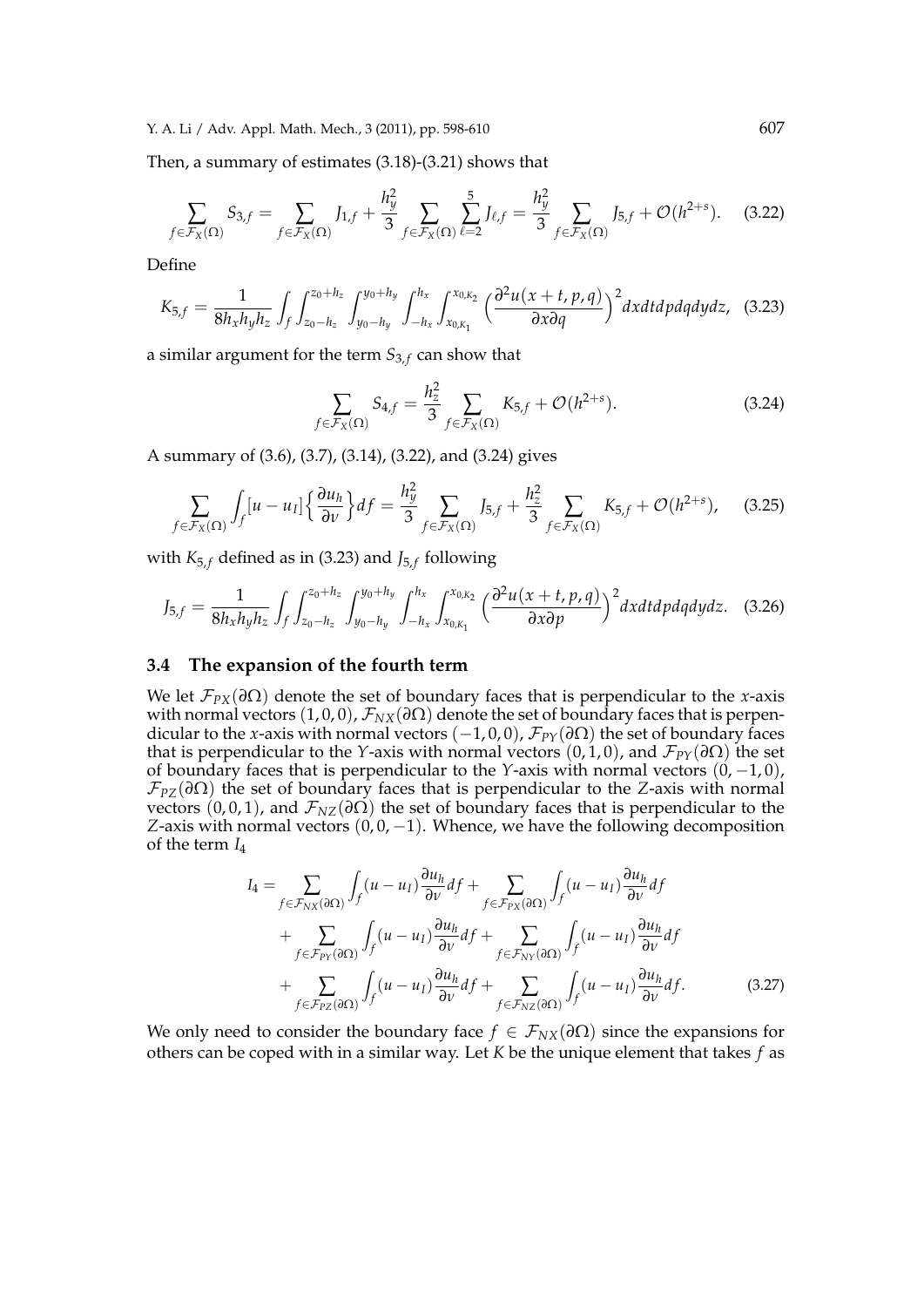one of its faces with the center  $(x_0, y_0, z_0)$ . We use the fact that only the last two terms in (2.1) are possibly nonzero on the boundary face  $f \in \mathcal{F}_{NX}(\partial \Omega)$  to get

$$
\int_{f} (u - u_{I}) \frac{\partial u_{h}}{\partial v} df = -\frac{1}{2} \int_{z_{0} - h_{z}}^{z_{0} + h_{z}} \int_{y_{0} - h_{y}}^{y_{0} + h_{y}} \Pi_{K}^{0} \frac{\partial^{2} u}{\partial y^{2}} ((y - y_{0})^{2} - h_{y}^{2}) \frac{\partial u_{h}}{\partial x} dy dz \n- \frac{1}{2} \int_{z_{0} - h_{z}}^{z_{0} + h_{z}} \int_{y_{0} - h_{y}}^{y_{0} + h_{y}} \Pi_{K}^{0} \frac{\partial^{2} u}{\partial z^{2}} ((z - z_{0})^{2} - h_{z}^{2}) \frac{\partial u_{h}}{\partial x} dy dz \n= S_{1, \partial \Omega, f} + S_{2, \partial \Omega, f}. \tag{3.28}
$$

Since the analysis for both terms  $S_{1,\partial\Omega,f}$  and  $S_{2,\partial\Omega,f}$  is similar, we only need to investigate the term *S*<sub>1,∂Ω,*f*</sub>.

$$
S_{1,\partial\Omega,f} = -\frac{1}{2} \int_{z_0 - h_z}^{z_0 + h_z} \int_{y_0 - h_y}^{y_0 + h_y} \Pi_K^0 \frac{\partial^2 u}{\partial y^2} ((y - y_0)^2 - h_y^2) \left(\frac{\partial u_h}{\partial x} - \frac{\partial u}{\partial x}\right) dy dz - \frac{1}{2} \int_{z_0 - h_z}^{z_0 + h_z} \int_{y_0 - h_y}^{y_0 + h_y} \Pi_K^0 \frac{\partial^2 u}{\partial y^2} ((y - y_0)^2 - h_y^2) \frac{\partial u(x_{\partial\Omega}, y, z)}{\partial x} dy dz = J_{1,\partial\Omega,f} + S_{3,\partial\Omega,f},
$$
(3.29)

 $w$ ith  $(x_{\partial\Omega}, y, z) \in f$ . Plus and minus the average  $-2h_y^2/3$  of  $((y - y_0)^2 - h_y^2)$  over the face  $f$ , we have

$$
S_{3,\partial\Omega,f} = -\frac{1}{2} \int_{z_0 - h_z}^{z_0 + h_z} \int_{y_0 - h_y}^{y_0 + h_y} \Pi_K^0 \frac{\partial^2 u}{\partial y^2} \left( (y - y_0)^2 - \frac{h_y^2}{3} \right) \frac{\partial u(x_{\partial\Omega}, y, z)}{\partial x} dy dz + \frac{h_y^2}{3} \int_{z_0 - h_z}^{z_0 + h_z} \int_{y_0 - h_y}^{y_0 + h_y} \Pi_K^0 \frac{\partial^2 u}{\partial y^2} \frac{\partial u(x_{\partial\Omega}, y, z)}{\partial x} dy dz = J_{2,\partial\Omega,f} + S_{4,\partial\Omega,f}.
$$
 (3.30)

By using the fact

$$
\frac{\partial u(x_{\partial \Omega}, p, q)}{\partial p}\Big|_f = 0, \text{ with } (x_{\partial \Omega}, p, q) \in f \subset \mathcal{F}_{NX}(\partial \Omega),
$$

one can follow the lines for the term  $S_{5,f}$  defined as in (3.9) to analyze the term  $S_{4,\partial\Omega,f}$ . In particular, define

$$
J_{5,\partial\Omega,f}=\frac{1}{8h_xh_yh_z}\int_f\int_{z_0-h_z}^{z_0+h_z}\int_{y_0-h_y}^{y_0+h_y}\int_{x_0-h_x}^{x_0+h_x}\int_{x_{\partial\Omega}}^t\Big(\frac{\partial^2u(x,p,q)}{\partial x\partial p}\Big)^2dxdtdpdqdydz,\quad(3.31)
$$

one can show that

$$
\sum_{f \in \mathcal{F}_{NX}(\partial \Omega)} S_{1,\partial \Omega,f} = \frac{h_y^2}{3} \sum_{f \in \mathcal{F}_{NX}} J_{5,\partial \Omega,f} + \mathcal{O}(h^{2+s}). \tag{3.32}
$$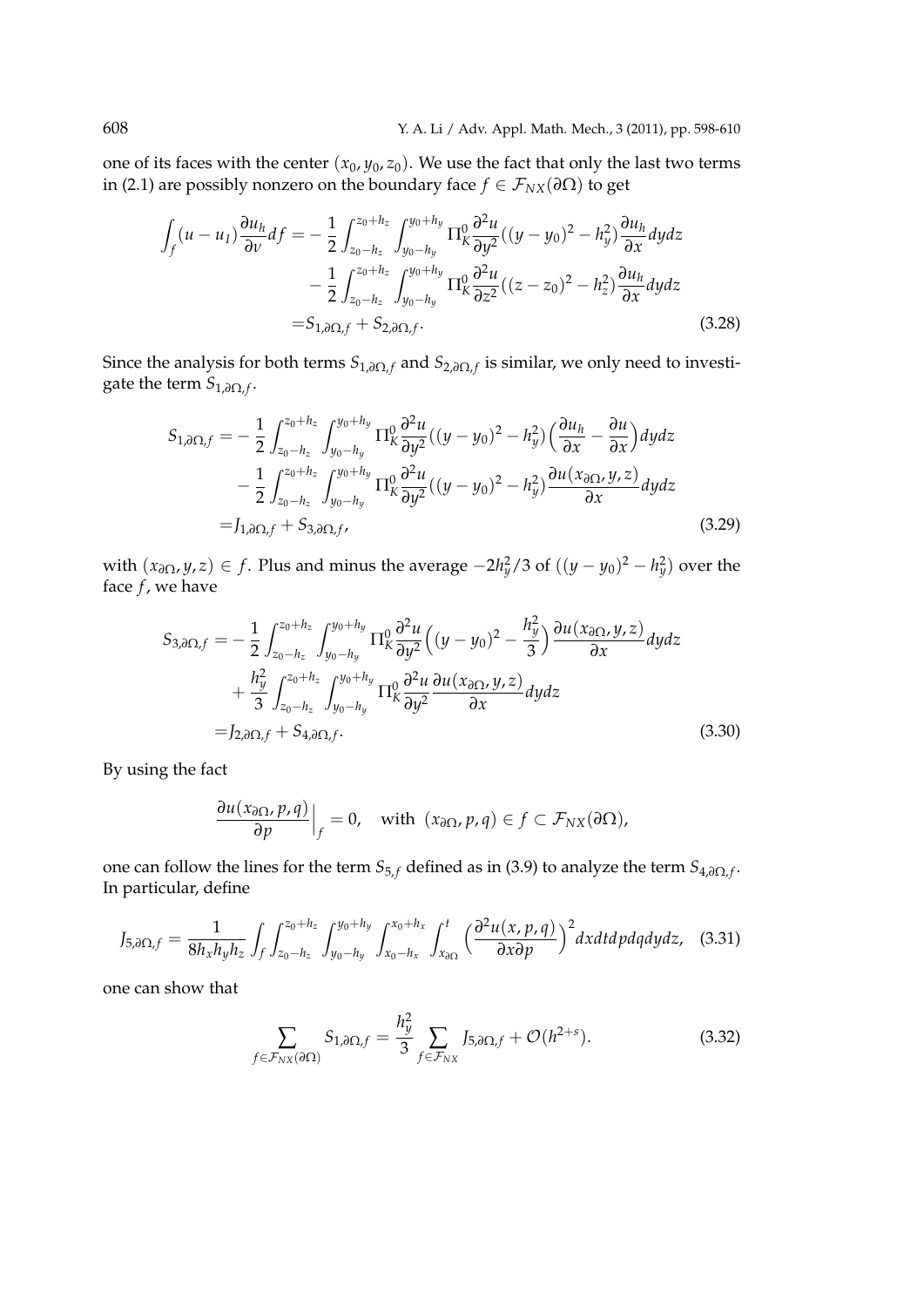Similarly, we have

$$
\sum_{f \in \mathcal{F}_{NX}(\partial \Omega)} S_{2,\partial \Omega, f} = \frac{h_z^2}{3} \sum_{f \in \mathcal{F}_{NX}} K_{5,\partial \Omega, f} + \mathcal{O}(h^{2+s}), \tag{3.33}
$$

with

$$
K_{5,\partial\Omega,f}=\frac{1}{8h_xh_yh_z}\int_f\int_{z_0-h_z}^{z_0+h_z}\int_{y_0-h_y}^{y_0+h_y}\int_{x_0-h_x}^{x_0+h_x}\int_{x_{\partial\Omega}}^t\Big(\frac{\partial^2u(x,p,q)}{\partial x\partial q}\Big)^2dxdtdpdqdydz.
$$
 (3.34)

Therefore, we get the expansion for the first term on the right-hand side of (3.27):

$$
\sum_{f \in \mathcal{F}_{NX}(\partial \Omega)} \int_f (u - u_I) \frac{\partial u_h}{\partial v} df = \frac{h_y^2}{3} \sum_{f \in \mathcal{F}_{NX}} J_{5,\partial \Omega,f} + \frac{h_z^2}{3} \sum_{f \in \mathcal{F}_{NX}} K_{5,\partial \Omega,f} + \mathcal{O}(h^{2+s}). \tag{3.35}
$$

#### **3.5 The summary**

In this subsection, we summarize the expansion in the previous subsections to give the main result of this section.

**Lemma 3.1.** Let u and  $u_h$  be the eigenfunctions of the eigenvalue problem (1.1) and the discrete  $e$ igenvalue problem (1.3), respectively. Assume  $u \in H^{2+s}(\Omega)$  with  $0 < s \leq 1$ . Then

$$
2(\nabla_h(u - u_I), \nabla_h u_h)_{L^2(\Omega)} = T_P + \mathcal{O}(h^{2+s}), \text{ with } T_P > 0.
$$
 (3.36)

*Proof.* First, one can follow the lines presented in Subsections 3.2 and 3.3 for the first term on the right-hand side of (3.5) to derive analogues of (3.25) for the other two terms on the right-hand side of (3.5). Second, one can use a similar argument in Subsection 3.4 for the term  $\sum_{f \in \mathcal{F}_{NX}(\partial \Omega)} \int_f (u - u_I)(\partial u_h / \partial v) df$  to get analogues of (3.35) for other five terms on the right-hand side of (3.27). Finally, we insert (3.2), (3.4), (3.5),  $(3.25)$ ,  $(3.27)$ , and  $(3.35)$  into the expansion  $(3.1)$  to prove the desired result.

### **Acknowledgements**

The work is supported by the PHR (IHLB) project under Grant PHR20110874, the NSFC project under Grant 11101013, and the PHR (IHLB) project under Grant PHR201102.

### **References**

- [1] M. G. ARMENTANO AND R. G. DURAN, *Asymptotic lower bounds for geigenvalues by nonconforming finite element methods*, ETNA., 17 (2004), pp. 93–101.
- [2] I. BABUSKA AND J. E. OSBORN, *Finite element-Galerkin approximation of the eigenvalues and eigenvectors of selfadjoint problem*, Math. Comput., 52 (1989), pp. 275–297.